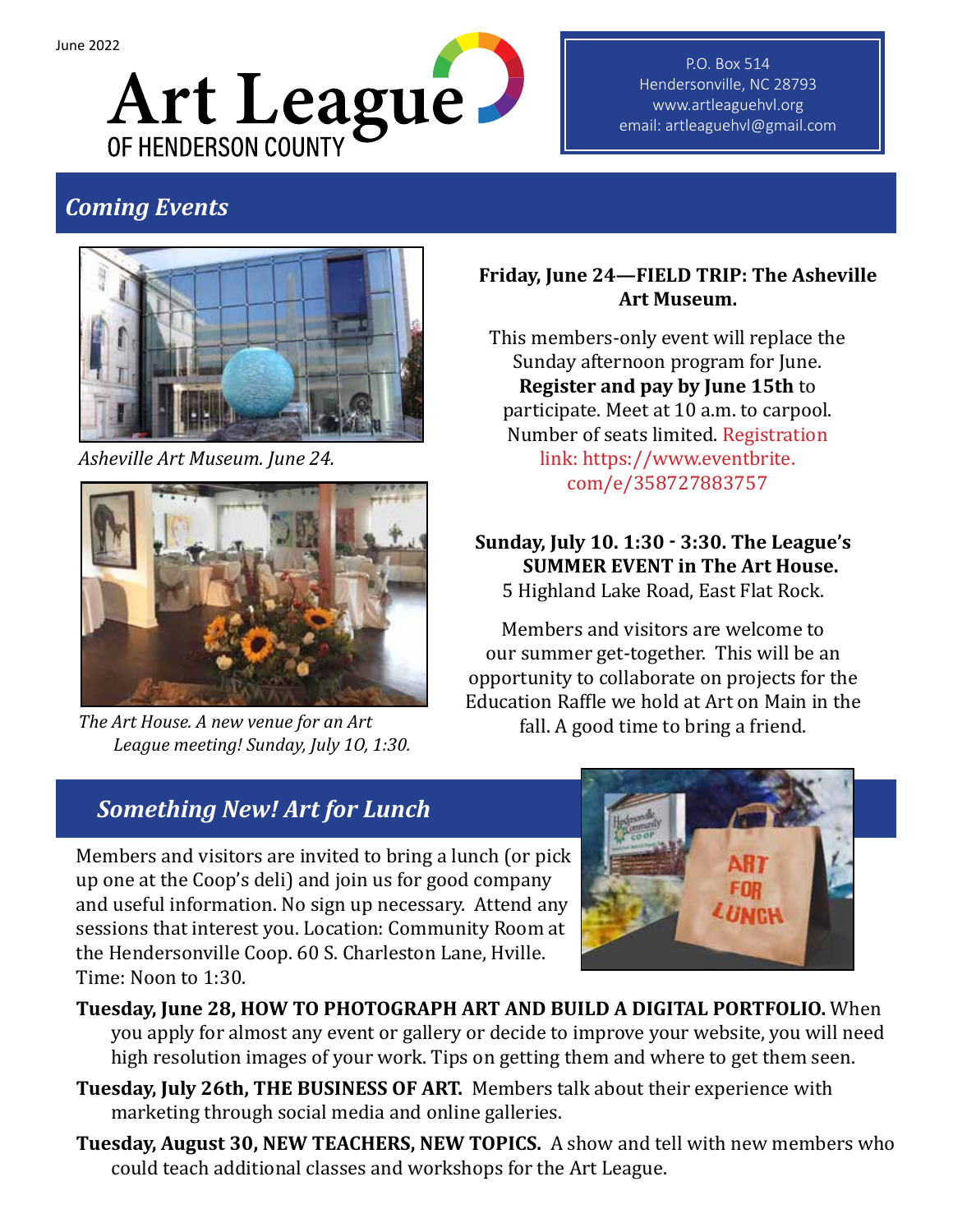# *From the President*

It is exciting to see the continued growth in both membership numbers and opportunities for our members to get involved. Be sure to read through all the upcoming events in this newsletter starting with another "Field Trip" to the Asheville Art Museum.

As our membership is also becoming more diverse, we have recognized that one size doesn't necessarily fit all and it is becoming more of a challenge to find places for a large group to meet. Our

new plan is to hold quarterly Sunday afternoon meetings beginning in July at the Art House Venue in Flat Rock.

To increase opportunities to connect with each other, we are starting a series of informal monthly "Art for Lunch" gatherings which will cover a variety of topics so that members can choose which meetings appeal to them. Details for the June Art for Lunch" are on page 1 in this newsletter. New member orientation meetings will continue every other month starting with a July 12 evening orientation meeting at Art on 7th.

In addition to all these events for members, plans are moving forward on implementing a non-profit management software system which will make access to our event, exhibit and workshop registrations much easier. The first step in the process was combining multiple databases and we are finally close to delivering a member directory to all members. The new system will include an updated website and member portal.

An additional initiative is to plan occasional, short term "Pop Up" exhibits, and several members have volunteered to work on the search for venues where members will have additional opportunities to exhibit their work. Further down the road, we also have a few ideas for exciting fund raisers including a "Kitchen Tour" and a raffle at this year's Art on Main Art Festival.

Lastly, your board of directors and committee chairs are working hard. I encourage you to help with these initiatives so that we don't wear them out. We will have more specific information about each program and their needs at the July meeting. In the meantime, if anyone has accounting or booking experience and would like to assist our Treasurer, we would welcome your help. If anyone has insurance experience and would like to assist us in analyzing our insurance policy requirements, we would also welcome that expertise.

### **Tuesday, July 12. SUMMER NEW MEMBER ORIENTATION.**

Art on 7th. 330 E. 7th Avenue. Hville. Meet other new members, learn about Art League activities and volunteer opportunities. 5:30 to 7 p.m.

Future New Member Orientation Dates: *September 13, November 15. Spring new member meeting.*



*Diane Dean*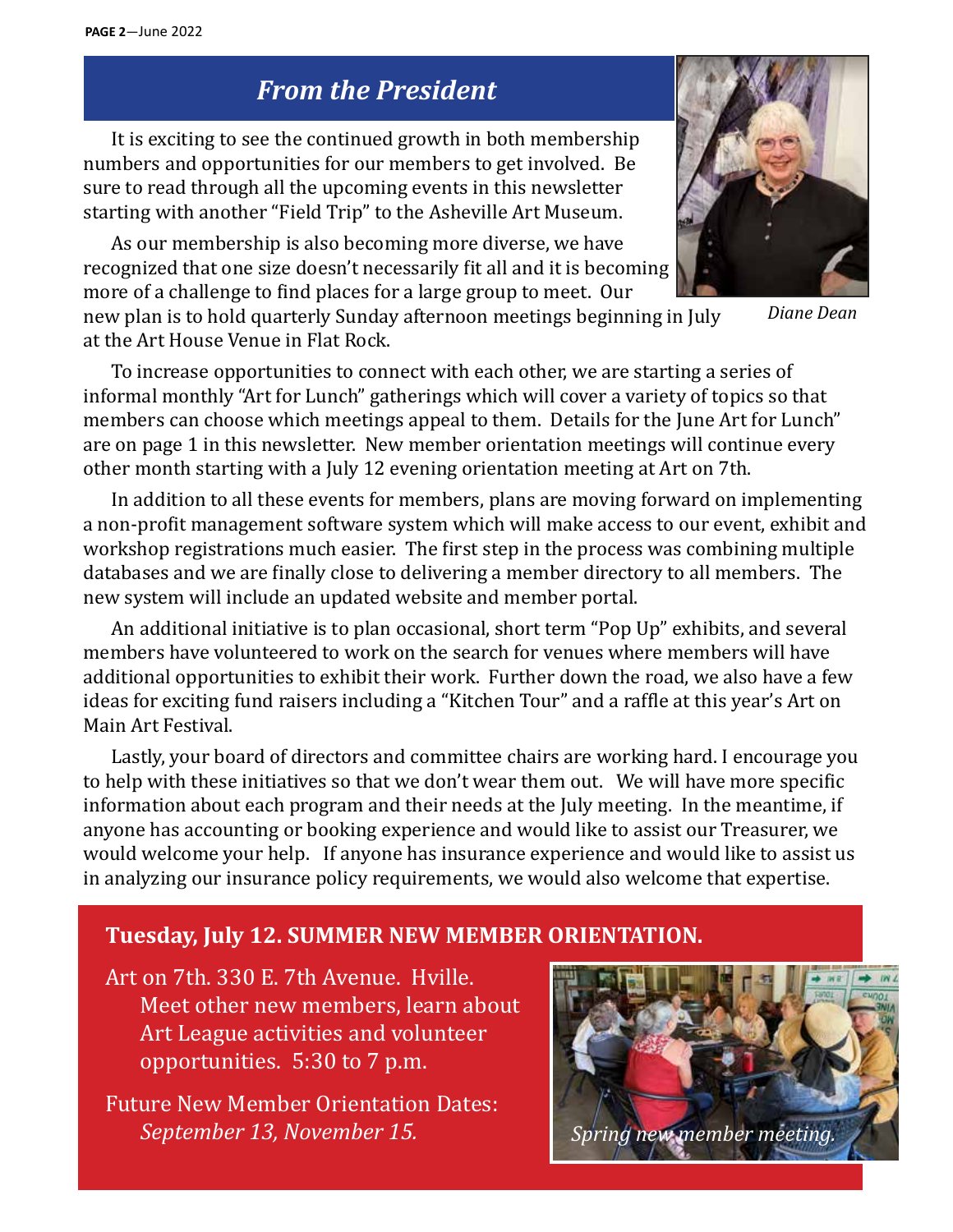## *Workshops* —Register at www.artleague.net



#### **• Palette Knife Acrylic Painting.**

A two-day workshop. June 21 and 22nd from 11 a.m. to 4 p.m. Meeting at the studio in Art on 7th (330 7th Avenue East in Hendersonville.) Instructor Diane Dean will focus on painting with heavy bodied acrylics and palette knives in a loose style. Diane will include several demos using various techniques, acrylic paint formulas, and a variety of sizes of palette knives.



**• Introduction to Cold Wax**. Instructor: Charlotte Horton. Tentative Dates: July 19 and 20; 1-5. Studio at Art on 7th. Participants will learn how to use cold wax to enhance their own personal style. Instruction for preparing a substrate will be sent prior to first class. Learn to apply cold wax and oil paint and end with an original piece. This class is suitable for beginning artists as well as established artists who want to learn this new and interesting technique.



**• Watercolor – A Relaxed Approach.** Pat Morgan. Wednesdays. August 3, 17, 24 and 31. Time: 9:30 to 12:30. This four-session course will encourage students to relax and enjoy watercolor. Each session will begin with a short discussion of an important design principle. Brush strokes, working with color and values will be covered in demonstrations from simple photos or still life setups. Students are always encouraged to work at their own pace. Students will come away with their own creative process.

## *Call for Artists: Mountains to the Sea: Summer Adventure Library Exhibit Application Deadline: June 23. Take in: July 1 (11 to noon). Exhibit dates: July 1 to September 29*

Use your artistic talents to capture the feeling of a summer adventure — a mountain view, an ocean storm, a sailboat on an inland lake, children at a fair or romping at the beach. What image means summer to you?

Members are invited to submit artwork in any twodimensional media. The application process is on-line through the Art League website (deadline: June 23). If you have difficulty using electronic media, contact Norie Sanchez at 704-576-1667 for assistance.

Applications and instructions are on the Art League website under the Exhibits menu, follow this link. https://www.artleague.net/library-exhibit-applicationform.html



*Marcia Rieff, Just Fishing.*